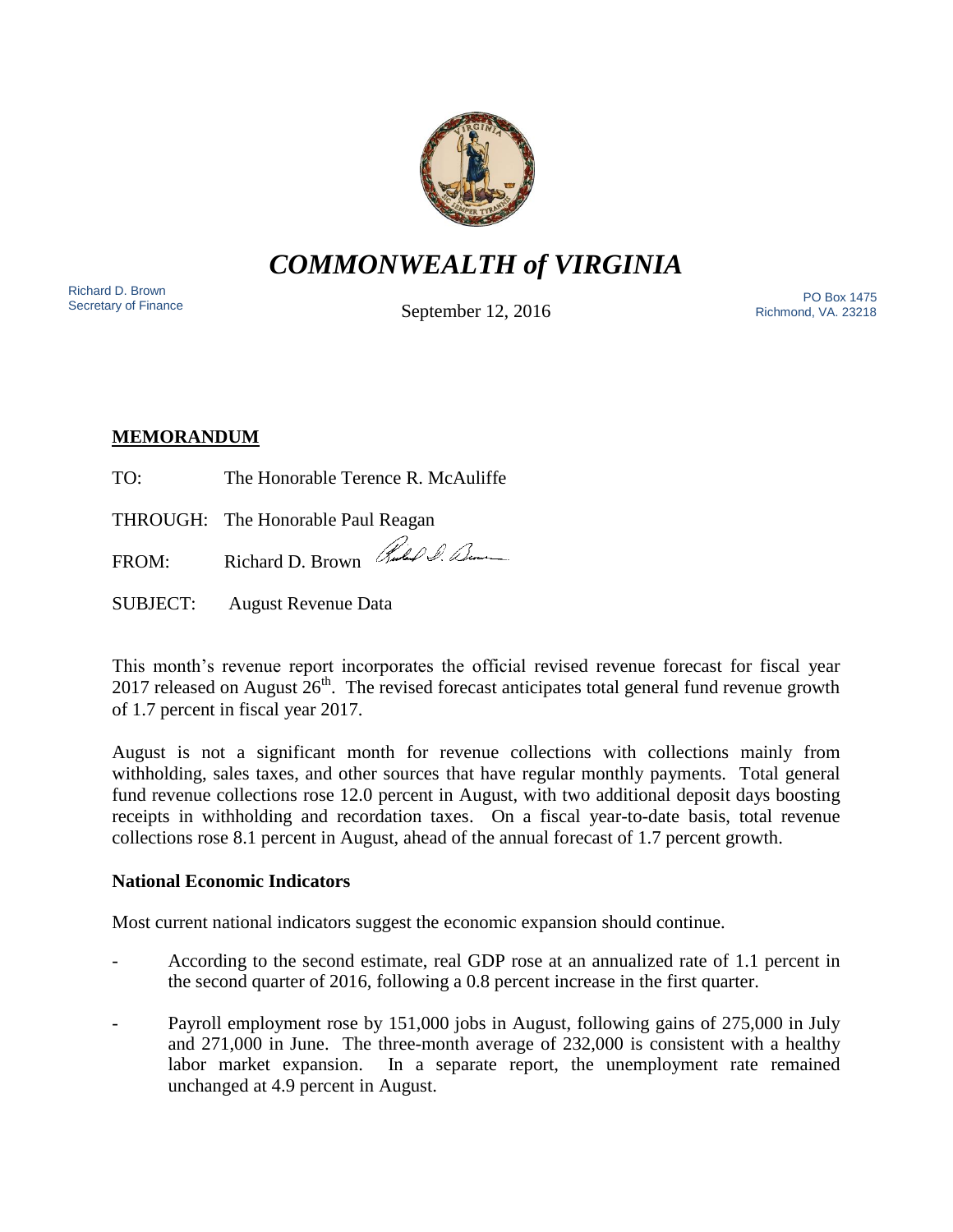- Initial claims for unemployment fell by  $4,000$  to  $259,000$  during the week ending September 3. The four-week moving average fell by 1,750 to 261,250. Initial claims have been below 300,000 for 79 consecutive weeks, the longest streak since 1970.
- The Conference Board's index of leading indicators rose 0.4 percent in July, after increasing 0.3 percent in June. Eight of the ten components increased in July. The increase suggests the economy will advance at a healthy pace in the near term.
- The Conference Board's index of consumer confidence jumped from 96.7 to 101.1 in August, the highest level since September. Both the expectations and present conditions components saw healthy increases.
- Activity in the manufacturing sector stalled in August. The Institute of Supply Management index fell from 52.6 to 49.4, below expectations and sliding below the expansionary threshold of 50.0.
- The CPI was unchanged in July after rising 0.2 percent in June and stands 0.9 percent above July 2015. Core inflation (excluding food and energy prices) increased 0.1 percent in July and is 2.2 percent above a year ago.
- At its July meeting, the Federal Reserve announced that it is maintaining the federal funds target rate at the range of 0.25 to 0.5 percent.

## **Virginia Economy**

In Virginia, payroll employment rose 1.6 percent in July from July of last year. Northern Virginia posted growth of 1.9 percent; Hampton Roads grew 0.6 percent; and Richmond-Petersburg rose 2.9 percent. The seasonally adjusted unemployment rate was unchanged at 3.7 percent in July, the third consecutive month at 3.7 percent.

The Virginia Leading Index rose 0.6 percent in July after increasing 0.1 percent in June. All four components improved in July: the U.S. leading index, initial claims for unemployment, auto registrations, and future employment. On a regional basis, the indexes for Lynchburg and Harrisonburg declined in July while the indexes for the remaining MSAs increased.

#### **August Revenue Collections**

Total general fund revenue collections rose 12.0 percent in August, with two extra deposit days boosting receipts in withholding and recordation taxes. On a fiscal year-to-date basis, total revenue collections rose 8.1 percent in August, ahead of the annual forecast of 1.7 percent growth.

*Net Individual Income Tax (70% of general fund revenues)*: Through August, collections of net individual income taxes increased 9.7 percent from the same period last year, exceeding the annual estimate of 1.8 percent growth. Performance in each component of individual income tax is as follows: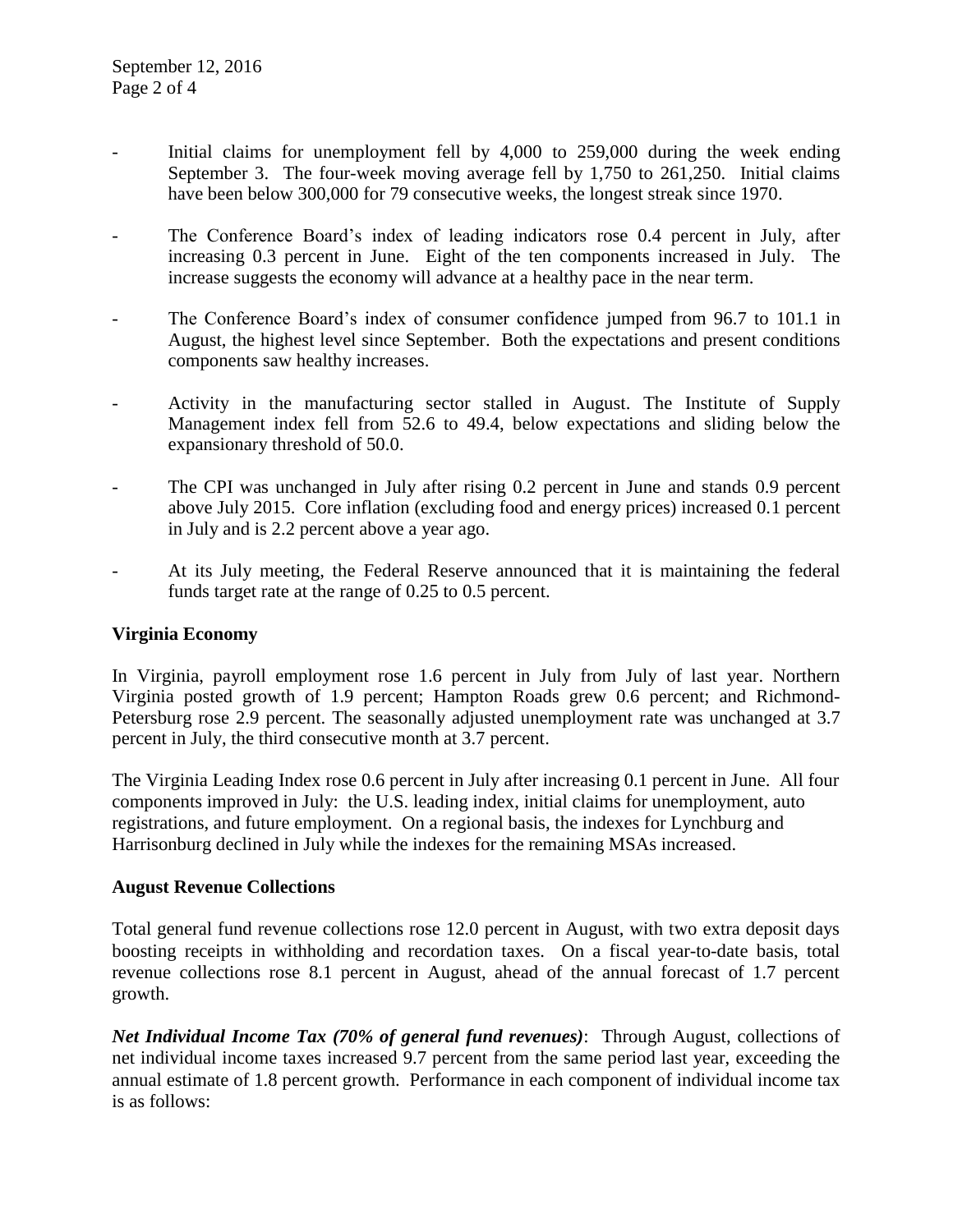*Individual Income Tax Withholding (64% of general fund revenues)*: With two additional deposit days compared with August of last year, payroll withholding taxes rose 17.7 percent for the month. Year-to-date, withholding collections are 9.5 percent ahead of the same period last year, exceeding the estimate of 3.0 percent growth.

*Individual Income Tax Nonwithholding (17% of general fund revenues)*: August is not a significant month for collections in this source since the first estimated payment for fiscal year 2017 is due in September. Through the first two months of the fiscal year, collections were \$52.0 million compared with \$50.9 million in the same period last year.

*Individual Income Tax Refunds*: August is not a significant month for refunds. The Department of Taxation issued \$41.4 million in refunds in August compared with \$32.2 million in the same period last year.

*Sales Tax (18% of general fund revenues)*: Collections of sales and use taxes, reflecting July sales, rose 1.1 percent in August. On a year-to-date basis, collections have risen 2.7 percent, close to the annual estimate of 2.6 percent growth. Adjusting for the accelerated sales tax program, sales tax collections have grown by 2.7 percent year-to-date, trailing the forecast of 3.7 percent growth.

*Corporate Income Tax (4% of general fund revenues)*: August is not typically a significant month for collections in this source, as the first estimated payment for the fiscal year is due in September. Through August, collections in this source were \$9.9 million compared with \$19.1 million in the same period last year.

*Wills, Suits, Deeds, Contracts (2% of general fund revenues)*: Collections of wills, suits, deeds, and contracts – mainly recordation taxes – were \$37.8 million in August, compared with \$30.3 million in August of last year, a 24.9 percent increase. On a year-to-date basis, collections are up 12.0 percent, ahead of the annual forecast of 5.5 percent growth.

*Insurance Premiums (2% of general fund revenues)*: Monthly collections of insurance company premiums are being transferred to the Transportation Trust Fund per Chapter 986, 2007 Acts of the Assembly until the required amount of \$163.1 million has been deposited.

#### **Other Revenue Sources**

The following list provides data on August collections for other revenue sources:

|                                    | <b>Year-to-Date</b> | Annual<br><b>Estimate</b> |
|------------------------------------|---------------------|---------------------------|
| Interest Income (0.3% GF revenues) | 41.1%               | 5.3%                      |
| ABC Taxes (1% GF revenues)         | $26.1\%$            | $-2.8\%$                  |